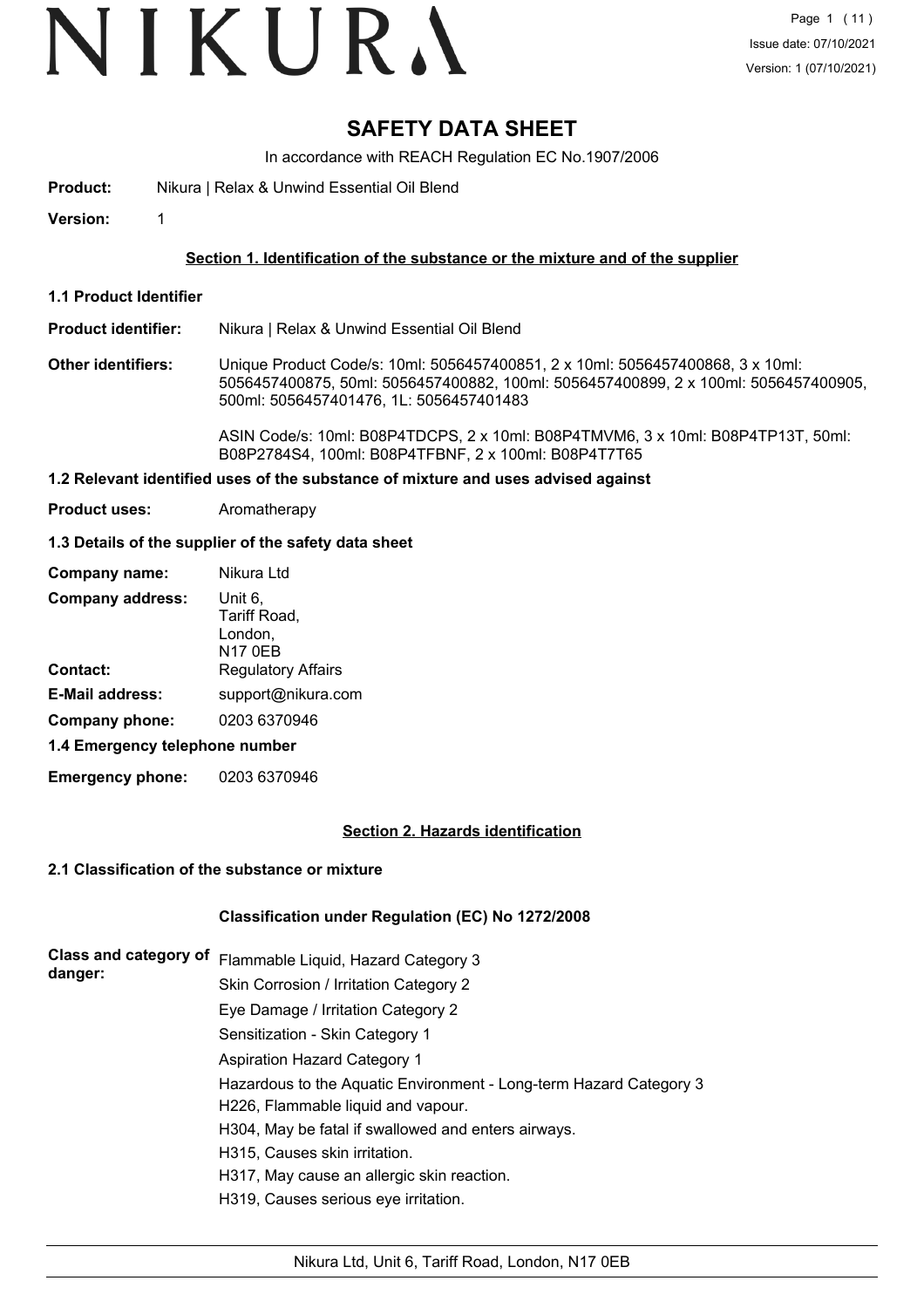### **SAFETY DATA SHEET**

In accordance with REACH Regulation EC No.1907/2006

| Product:                            | Nikura   Relax & Unwind Essential Oil Blend                                                                                                                                                                                                                                                                                                                                                                                                                                                                                                                                                                                                                                                                                                                                                                                                                                                                                                                                                                                                                                                                                                                                                                                                                                                                                                                                                                                                                                                                                                                                                |
|-------------------------------------|--------------------------------------------------------------------------------------------------------------------------------------------------------------------------------------------------------------------------------------------------------------------------------------------------------------------------------------------------------------------------------------------------------------------------------------------------------------------------------------------------------------------------------------------------------------------------------------------------------------------------------------------------------------------------------------------------------------------------------------------------------------------------------------------------------------------------------------------------------------------------------------------------------------------------------------------------------------------------------------------------------------------------------------------------------------------------------------------------------------------------------------------------------------------------------------------------------------------------------------------------------------------------------------------------------------------------------------------------------------------------------------------------------------------------------------------------------------------------------------------------------------------------------------------------------------------------------------------|
| <b>Version:</b><br>1                |                                                                                                                                                                                                                                                                                                                                                                                                                                                                                                                                                                                                                                                                                                                                                                                                                                                                                                                                                                                                                                                                                                                                                                                                                                                                                                                                                                                                                                                                                                                                                                                            |
| danger:<br>2.2 Label elements       | Class and category of H412, Harmful to aquatic life with long lasting effects.                                                                                                                                                                                                                                                                                                                                                                                                                                                                                                                                                                                                                                                                                                                                                                                                                                                                                                                                                                                                                                                                                                                                                                                                                                                                                                                                                                                                                                                                                                             |
|                                     | <b>Classification under Regulation (EC) No 1272/2008</b>                                                                                                                                                                                                                                                                                                                                                                                                                                                                                                                                                                                                                                                                                                                                                                                                                                                                                                                                                                                                                                                                                                                                                                                                                                                                                                                                                                                                                                                                                                                                   |
| Signal word:                        | Danger                                                                                                                                                                                                                                                                                                                                                                                                                                                                                                                                                                                                                                                                                                                                                                                                                                                                                                                                                                                                                                                                                                                                                                                                                                                                                                                                                                                                                                                                                                                                                                                     |
| <b>Hazard statements:</b>           | H226, Flammable liquid and vapour.<br>H304, May be fatal if swallowed and enters airways.<br>H315, Causes skin irritation.<br>H317, May cause an allergic skin reaction.<br>H319, Causes serious eye irritation.<br>H412, Harmful to aquatic life with long lasting effects.                                                                                                                                                                                                                                                                                                                                                                                                                                                                                                                                                                                                                                                                                                                                                                                                                                                                                                                                                                                                                                                                                                                                                                                                                                                                                                               |
| Supplemental<br>Information:        | EUH208, Contains 1-Octen-3-yl acetate, Citronellal, Eucalyptol, Geraniol, Geranyl acetate,<br>Isocitral #1, Isocitral #2, Isocitral #3, Isoeugenol, Linalool, Nerol, Neryl acetate, alpha-Pinene,<br>beta-Caryophyllene, beta-Pinene, I-Limonene. May produce an allergic reaction.                                                                                                                                                                                                                                                                                                                                                                                                                                                                                                                                                                                                                                                                                                                                                                                                                                                                                                                                                                                                                                                                                                                                                                                                                                                                                                        |
| <b>Precautionary</b><br>statements: | P210, Keep away from heat, sparks, open flames and hot surfaces. - No smoking.<br>P233, Keep container tightly closed.<br>P240, Ground/bond container and receiving equipment.<br>P241, Use explosion-proof electrical, ventilating and lighting equipment.<br>P242, Use only non-sparking tools.<br>P243, Take precautionary measures against static discharge.<br>P261, Avoid breathing vapour or dust.<br>P264, Wash hands and other contacted skin thoroughly after handling.<br>P272, Contaminated work clothing should not be allowed out of the workplace.<br>P273, Avoid release to the environment.<br>P280, Wear protective gloves/eye protection/face protection.<br>P301/310, IF SWALLOWED: Immediately call a POISON CENTER or doctor/physician.<br>P303/361/353, IF ON SKIN (or hair): Remove/take off immediately all contaminated clothing.<br>Rinse skin with water/shower.<br>P305/351/338, IF IN EYES: Rinse cautiously with water for several minutes. Remove contact<br>lenses, if present and easy to do. Continue rinsing.<br>P331, Do not induce vomiting.<br>P333/313, If skin irritation or rash occurs: Get medical advice/attention.<br>P337/313, If eye irritation persists: Get medical advice/attention.<br>P362, Take off contaminated clothing and wash before reuse.<br>P370/378, In case of fire: Use carbon dioxide, dry chemical, foam for extinction.<br>P403/235, Store in a well-ventilated place. Keep cool.<br>P405, Store locked up.<br>P501, Dispose of contents/container to approved disposal site, in accordance with local<br>regulations. |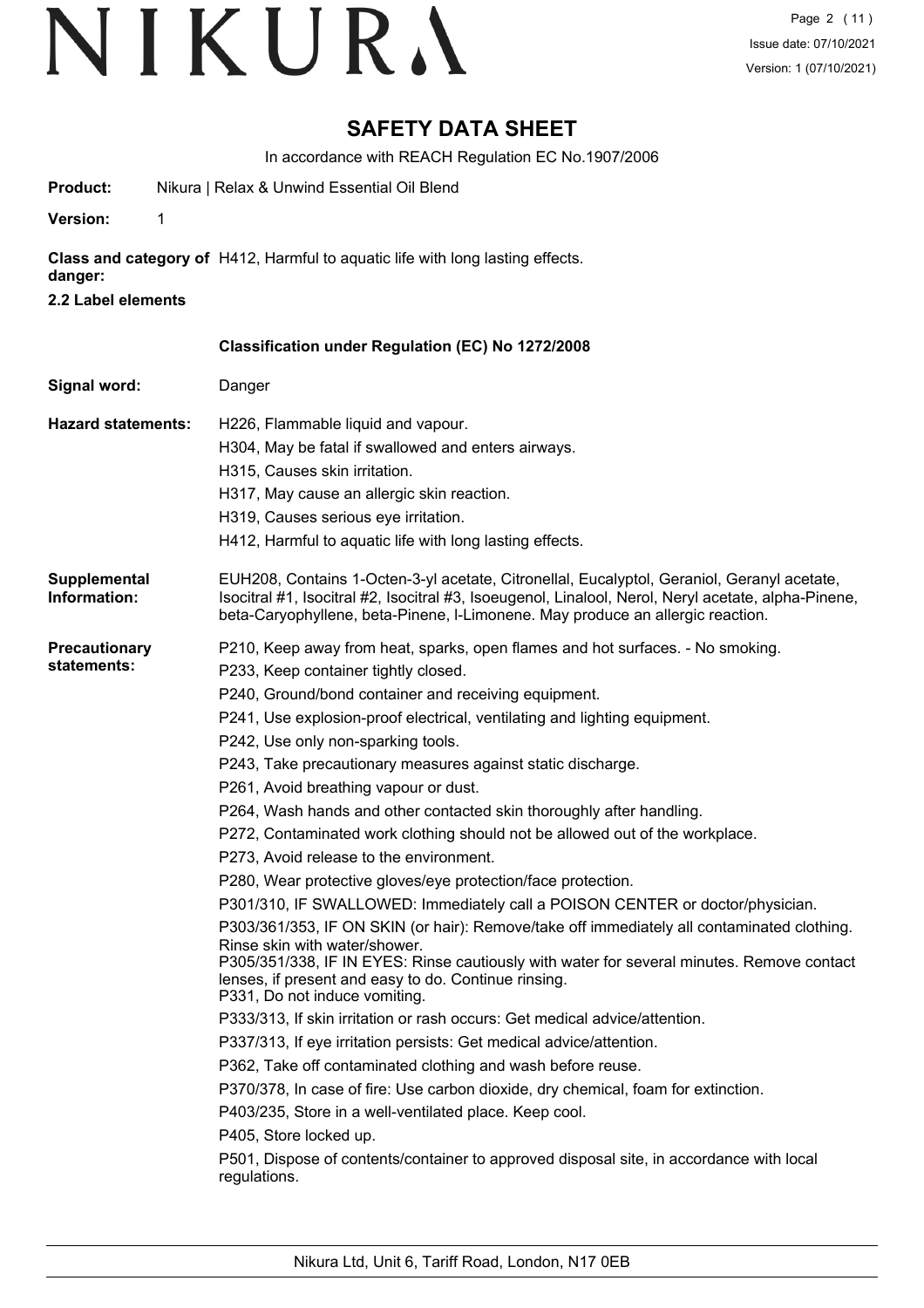### **SAFETY DATA SHEET**

In accordance with REACH Regulation EC No.1907/2006

| Nikura   Relax & Unwind Essential Oil Blend |
|---------------------------------------------|
| 1                                           |
|                                             |
| 2.3 Other hazards                           |
| Other hazards:<br>None                      |
|                                             |

#### **Section 3. Composition / information on ingredients**

#### **3.2 Mixtures**

#### **Contains:**

| <b>Name</b>         | <b>CAS</b> | <b>EC</b> | <b>REACH Registration</b><br>No. | %         | <b>Classification for</b><br>(CLP) 1272/2008                                                                                            |
|---------------------|------------|-----------|----------------------------------|-----------|-----------------------------------------------------------------------------------------------------------------------------------------|
| <b>I</b> Geranial   | 141-27-5   | 205-476-5 |                                  | 20-<50%   | Skin Irrit. 2-Eye Irrit. 2-<br>Skin Sens. 1B;H315-<br>H317-H319,-                                                                       |
| Linalyl acetate     | 115-95-7   | 204-116-4 |                                  | 10-<20%   | Skin Irrit. 2-Skin Sens.<br>1B;H315-H317,-                                                                                              |
| <b>I</b> Neral      | 106-26-3   | 203-379-2 |                                  | 10-<20%   | Skin Irrit. 2-Eye Irrit. 2-<br>Skin Sens. 1B;H315-<br>H317-H319.-                                                                       |
| ILinalool           | 78-70-6    | 201-134-4 |                                  | 10-<20%   | Skin Irrit. 2-Eye Irrit. 2-<br>Skin Sens. 1B;H315-<br>H317-H319.-                                                                       |
| ld-Limonene         | 5989-27-5  | 227-813-5 |                                  | $5 - 10%$ | Flam. Liq. 3-Skin Irrit.<br>2-Skin Sens. 1B-Asp.<br>Tox 1-Aquatic Acute 1-<br>Aquatic Chronic 3;<br>H226-H304-H315-<br>H317-H400-H412,- |
| II-Limonene         | 5989-54-8  | 227-815-6 |                                  | $1 - 5%$  | Flam. Liq. 3-Skin Irrit.<br>2-Skin Sens. 1B-Asp.<br>Tox 1-Aquatic Acute 1-<br>Aquatic Chronic 3:<br>H226-H304-H315-<br>H317-H400-H412,- |
| beta-Caryophyllene  | 87-44-5    | 201-746-1 |                                  | $1 - 5%$  | Skin Sens. 1B-Asp.<br>Tox 1-Aquatic Chronic<br>4:H304-H317-H413.-                                                                       |
| lp-Mentha-1,4-diene | 99-85-4    | 202-794-6 |                                  | $1 - 5%$  | Flam. Lig. 3-Repr. 2-<br>Asp. Tox 1;H226-H304-<br>H361.-                                                                                |
| Ibeta-Pinene        | 127-91-3   | 204-872-5 |                                  | $1 - 5%$  | Flam. Liq. 3-Skin Irrit.<br>2-Skin Sens. 1B-Asp.<br>Tox 1-Aquatic Acute 1-<br>Aquatic Chronic 1:<br>H226-H304-H315-<br>H317-H410,-      |
| <b>Geraniol</b>     | 106-24-1   | 203-377-1 |                                  | $1 - 5%$  | Skin Irrit. 2-Eye Dam.<br>1-Skin Sens. 1;H315-<br>H317-H318,-                                                                           |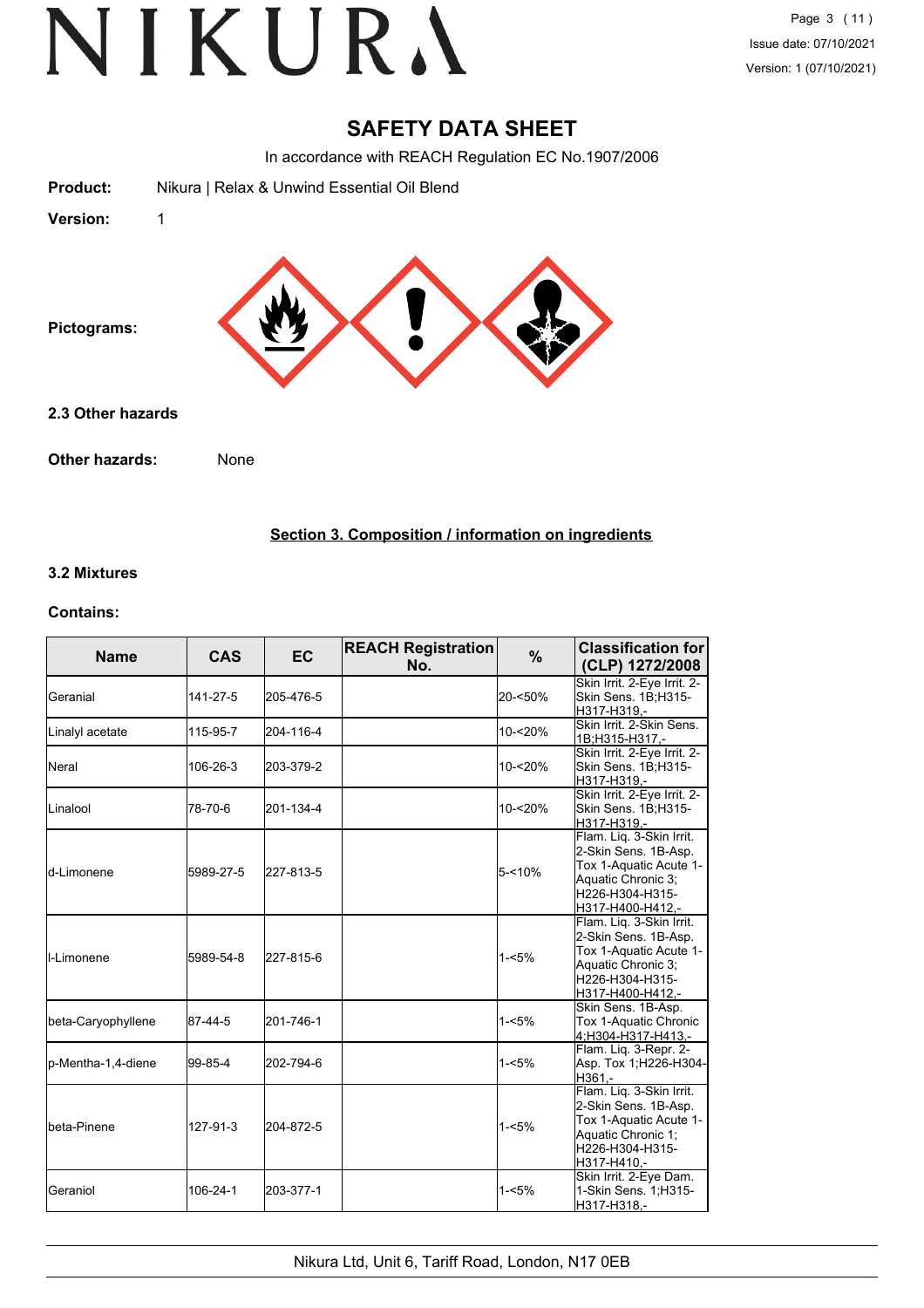### **SAFETY DATA SHEET**

In accordance with REACH Regulation EC No.1907/2006

**Product:** Nikura | Relax & Unwind Essential Oil Blend

**Version:** 1

cis-beta-Ocimene 3338-55-4 222-081-3 1-<5% Flam. Liq. 3-Skin Irrit. 2-Asp. Tox 1-Aquatic Acute 1-Aquatic Chronic 2;H226-H304- H315-H400-H411, Isocitral #3 0.1-<1% Skin Irrit. 2-Eye Irrit. 2- Skin Sens. 1B-Aquatic Chronic 3;H315-H317- H319-H412,- Geranyl acetate 105-87-3 203-341-5 0.1-<1% Skin Irrit. 2-Skin Sens. 1B-Aquatic Chronic 3; H315-H317-H412, trans beta-Ocimene 3779-61-1 0.1-<1% Skin Irrit. 2-Aquatic Acute 1-Aquatic Chronic 2;H315-H400- H411,- Isocitral #2 72203-98-6 **1220 1220 1241 1242** Skin Irrit. 2-Eye Irrit. 2-Skin Sens. 1B-Aquatic Chronic 3;H315-H317- H<sub>319</sub>-H<sub>412</sub> Myrcene 123-35-3 204-622-5 0.1-<1% Flam. Liq. 3-Skin Irrit. 2-Eye Irrit. 2-Asp. Tox 1-Aquatic Acute 1- Aquatic Chronic 2; H226-H304-H315- H319-H400-H411, alpha-Pinene 80-56-8 201-291-9 0.1-<1% Flam. Liq. 3-Acute Tox. 4-Skin Irrit. 2-Skin Sens. 1B-Asp. Tox 1- Aquatic Acute 1- Aquatic Chronic 1; H226-H302-H304- H315-H317-H410, Camphene 79-92-5 201-234-8 0.1-<1% Flam. Liq. 3-Flam. Sol. 2-Aquatic Acute 1- Aquatic Chronic 1; H226-H228-H410, p-Cymene 99-87-6 202-796-7 90.1-<1% Flam. Liq. 3-Repr. 2- Asp. Tox 1-Aquatic Chronic 2;H226-H304- H361-H411,-<br>Acute Tox. 4-Skin 1-Octen-3-yl acetate 2442-10-6 219-474-7 0.1-<1% Acute Tox. 4-Skin Sens. 1B:H302-H317 Neryl acetate 141-12-8 205-459-2 0.1-<1% Skin Sens. 1B;H317,- Nerol 106-25-2 203-378-7 0.1-<1% Skin Irrit. 2-Eye Irrit. 2- Skin Sens. 1B;H315- H317-H319,- Citronellal 106-23-0 203-376-6 0.1-<1% Skin Irrit. 2-Eye Irrit. 2- Skin Sens. 1B:H315-H317-H319,- Eucalyptol 470-82-6 207-431-5 0.1-<1% Flam. Liq. 3-Skin Sens. 1B;H226-H317,- Camphor 76-22-2 200-945-0 0.1-<1% Flam. Sol. 2-Acute Tox. 4-Acute Tox. 4-Skin Irrit. 2-Eye Dam. 1- STOT SE 2-Aquatic Chronic 2;H228-H302- H315-H318-H332- H371-H411 Isoeugenol 97-54-1 202-590-7 0.1-<1% Acute Tox. 4-Acute Tox. 4-Acute Tox. 4- Skin Irrit. 2-Eye Irrit. 2- Skin Sens. 1A-STOT SE 3;H302-H312- H315-H317-H319- H332-H335,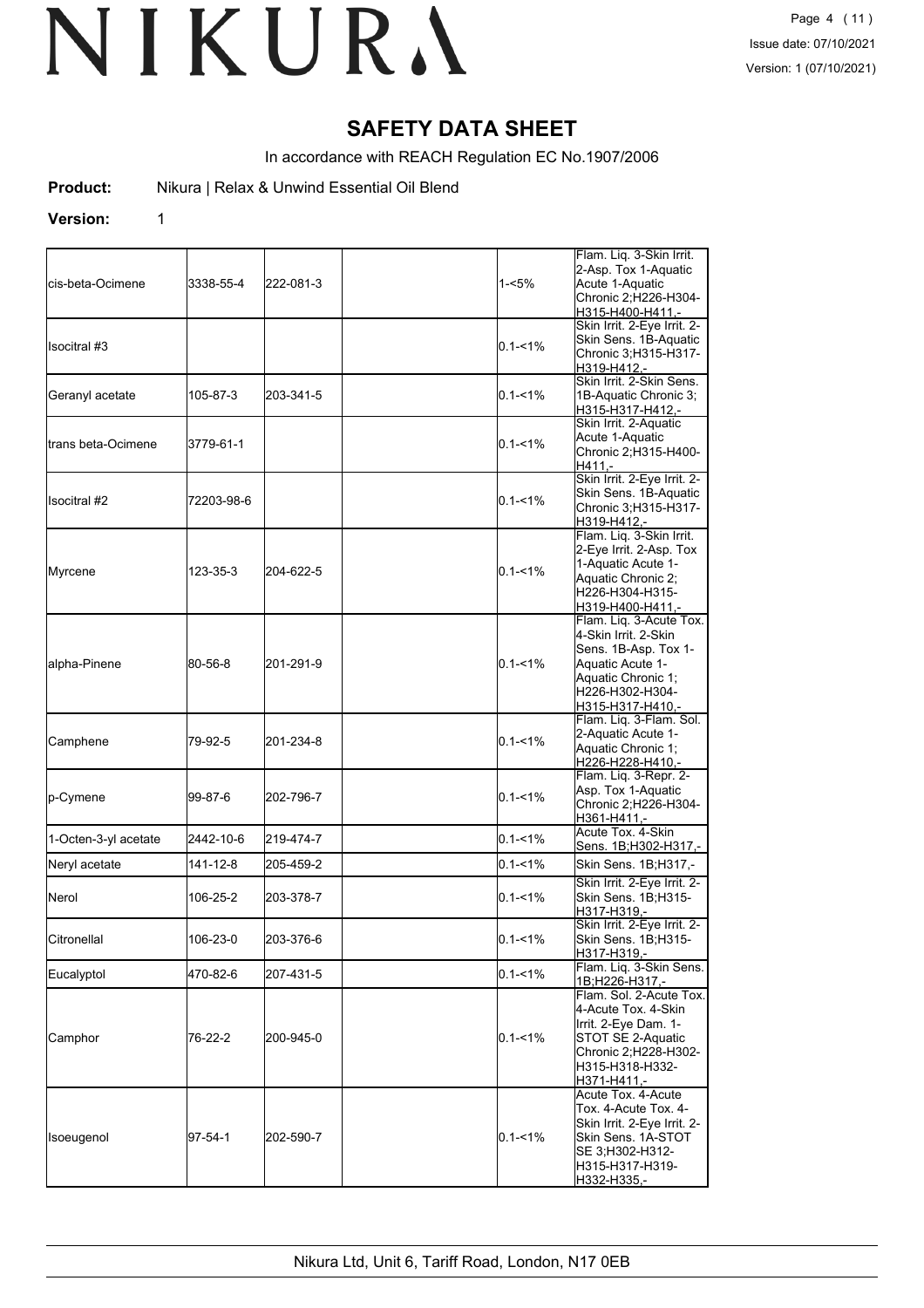# VIKURA

### **SAFETY DATA SHEET**

In accordance with REACH Regulation EC No.1907/2006

**Product:** Nikura | Relax & Unwind Essential Oil Blend

#### **Version:** 1

| <b>I</b> Isocitral #1 | 72203-97-5 |  |  | $0.1 - 1\%$ | Skin Irrit, 2-Eve Irrit, 2-<br>Skin Sens, 1B-Aquatic<br>Chronic 3:H315-H317-<br>IH319-H412.- |
|-----------------------|------------|--|--|-------------|----------------------------------------------------------------------------------------------|
|-----------------------|------------|--|--|-------------|----------------------------------------------------------------------------------------------|

#### **Substances with Community workplace exposure limits:**

Not Applicable

**Substances that are persistent, bioaccumulative and toxic or very persistent and very bioaccumulative, greater than 0.1%:**

Not Applicable

#### **Section 4. First-aid measures**

#### **4.1 Description of first aid measures**

**Inhalation:** Remove from exposure site to fresh air, keep at rest, and obtain medical attention. **Eye exposure:** IF IN EYES: Rinse cautiously with water for several minutes. Remove contact lenses, if present and easy to do. Continue rinsing. **Skin exposure:** IF ON SKIN (or hair): Remove/take off immediately all contaminated clothing. Rinse skin with water/shower.

## **Ingestion:** IF SWALLOWED: Immediately call a POISON CENTER or doctor/physician.

#### **4.2 Most important symptoms and effects, both acute and delayed**

May be fatal if swallowed and enters airways.

Causes skin irritation.

May cause an allergic skin reaction.

Causes serious eye irritation.

#### **4.3 Indication of any immediate medical attention and special treatment needed**

None expected, see Section 4.1 for further information.

#### **SECTION 5: Firefighting measures**

#### **5.1 Extinguishing media**

Suitable media: Carbon dioxide, Dry chemical, Foam.

### **5.2 Special hazards arising from the substance or mixture**

In case of fire, may be liberated: Carbon monoxide, Unidentified organic compounds.

### **5.3 Advice for fire fighters:**

In case of insufficient ventilation, wear suitable respiratory equipment.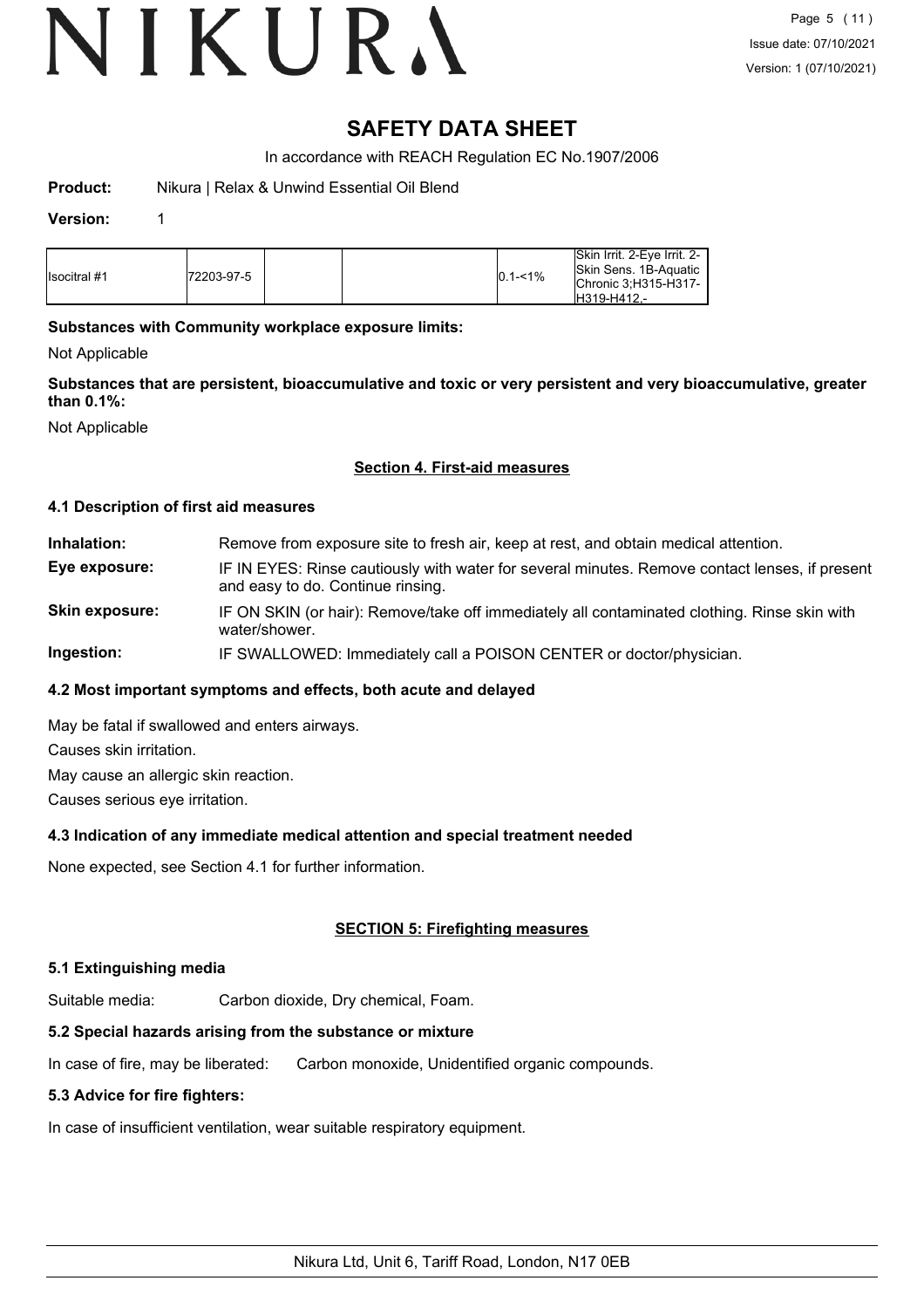# VIKURA

## **SAFETY DATA SHEET**

In accordance with REACH Regulation EC No.1907/2006

**Product:** Nikura | Relax & Unwind Essential Oil Blend

**Version:** 1

#### **Section 6. Accidental release measures**

#### **6.1 Personal precautions, protective equipment and emergency procedures:**

Avoid inhalation. Avoid contact with skin and eyes. See protective measures under Section 7 and 8.

#### **6.2 Environmental precautions:**

Keep away from drains, surface and ground water, and soil.

#### **6.3 Methods and material for containment and cleaning up:**

Remove ignition sources. Provide adequate ventilation. Avoid excessive inhalation of vapours. Contain spillage immediately by use of sand or inert powder. Dispose of according to local regulations.

#### **6.4 Reference to other sections:**

Also refer to sections 8 and 13.

#### **Section 7. Handling and storage**

#### **7.1 Precautions for safe handling:**

Keep away from heat, sparks, open flames and hot surfaces. - No smoking.

#### **7.2 Conditions for safe storage, including any incompatibilities:**

Ground/bond container and receiving equipment.

Use only non-sparking tools.

Take precautionary measures against static discharge.

#### **7.3 Specific end use(s):**

Aromatherapy: Use in accordance with good manufacturing and industrial hygiene practices.

#### **Section 8. Exposure controls/personal protection**

#### **8.1 Control parameters**

Workplace exposure limits: Not Applicable

#### **8.2 Exposure Controls**

#### **Eye / Skin Protection**

Wear protective gloves/eye protection/face protection

#### **Respiratory Protection**

Under normal conditions of use and where adequate ventilation is available to prevent build up of excessive vapour, this material should not require special engineering controls. However, in conditions of high or prolonged use, or high temperature or other conditions which increase exposure, the following engineering controls can be used to minimise exposure to personnel: a) Increase ventilation of the area with local exhaust ventilation. b) Personnel can use an approved, appropriately fitted respirator with organic vapour cartridge or canisters and particulate filters. c) Use closed systems for transferring and processing this material.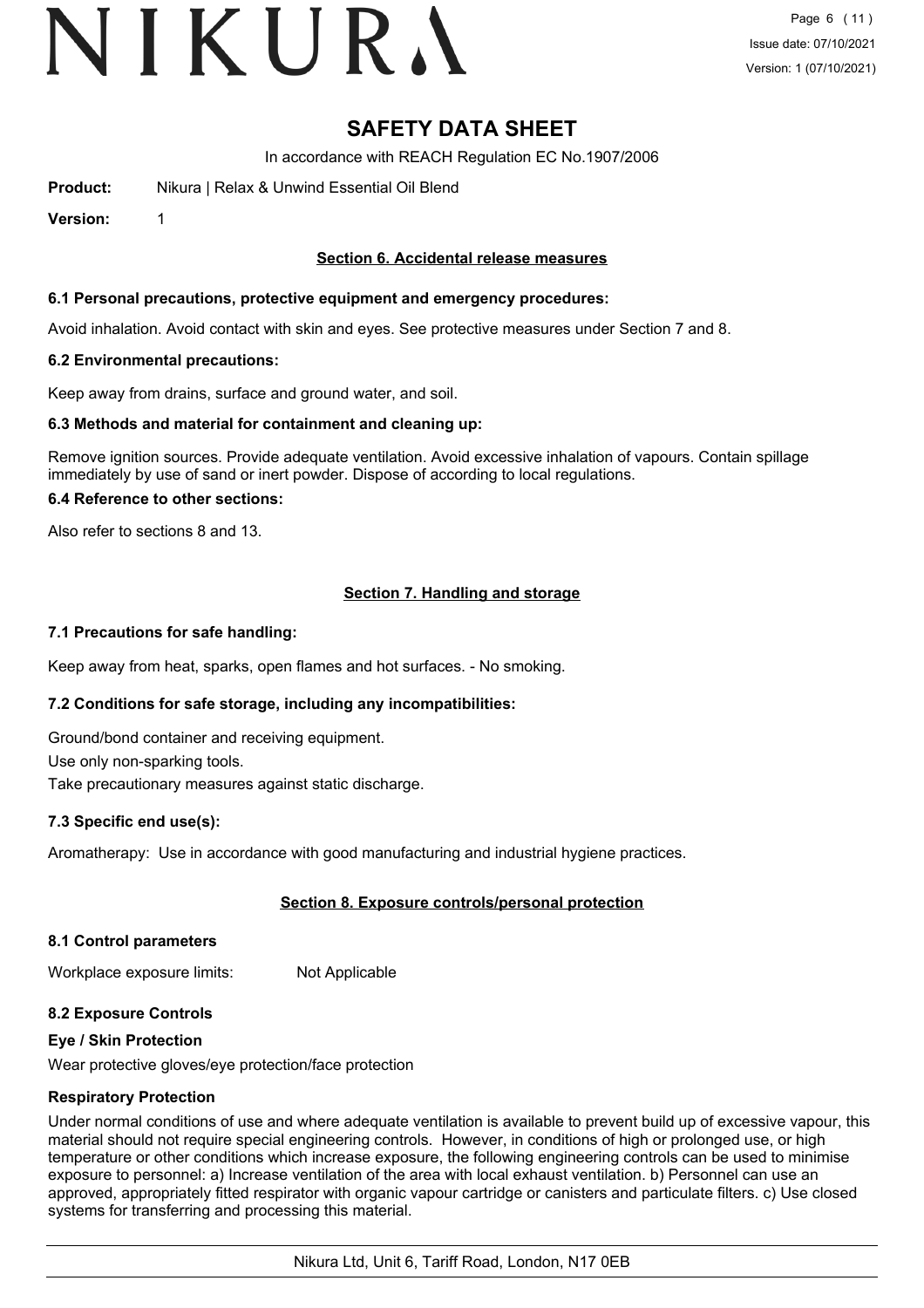Page 7 (11) Issue date: 07/10/2021 Version: 1 (07/10/2021)

### **SAFETY DATA SHEET**

In accordance with REACH Regulation EC No.1907/2006

**Product:** Nikura | Relax & Unwind Essential Oil Blend

**Version:** 1

Also refer to Sections 2 and 7.

#### **Section 9. Physical and chemical properties**

#### **9.1 Information on basic physical and chemical properties**

| Appearance:                                   | Not determined                               |
|-----------------------------------------------|----------------------------------------------|
| Odour:                                        | Not determined                               |
| <b>Odour threshold:</b>                       | Not determined                               |
| pH:                                           | Not determined                               |
| Melting point / freezing point:               | Not determined                               |
| Initial boiling point / range:                | Not determined                               |
| Flash point:                                  | 56 $°C$                                      |
| <b>Evaporation rate:</b>                      | Not determined                               |
| Flammability (solid, gas):                    | Not determined                               |
| Upper/lower flammability or explosive limits: | Product does not present an explosion hazard |
| Vapour pressure:                              | Not determined                               |
| Vapour density:                               | Not determined                               |
| <b>Relative density:</b>                      | Not determined                               |
| Solubility(ies):                              | Not determined                               |
| Partition coefficient: n-octanol/water:       | Not determined                               |
| Auto-ignition temperature:                    | Not determined                               |
| <b>Decomposition temperature:</b>             | Not determined                               |
| <b>Viscosity:</b>                             | Not determined                               |
| <b>Explosive properties:</b>                  | Not expected                                 |
| <b>Oxidising properties:</b>                  | Not expected                                 |
|                                               |                                              |

**9.2 Other information:** None available

**Section 10. Stability and reactivity**

#### **10.1 Reactivity:**

Presents no significant reactivity hazard, by itself or in contact with water.

#### **10.2 Chemical stability:**

Good stability under normal storage conditions.

#### **10.3 Possibility of hazardous reactions:**

Not expected under normal conditions of use.

#### **10.4 Conditions to avoid:**

Avoid extreme heat.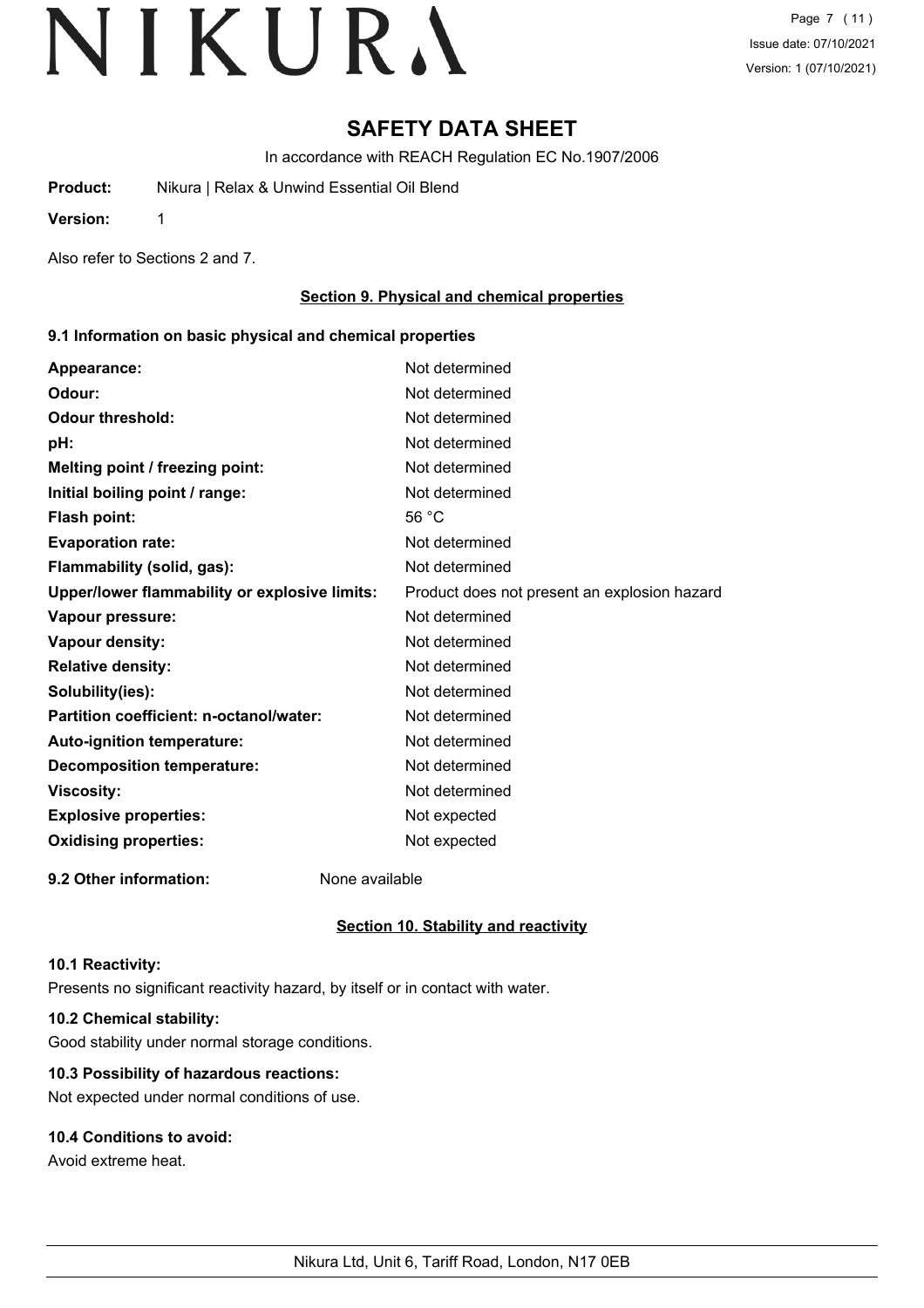## **SAFETY DATA SHEET**

In accordance with REACH Regulation EC No.1907/2006

**Product:** Nikura | Relax & Unwind Essential Oil Blend

**Version:** 1

#### **10.5 Incompatible materials:**

Avoid contact with strong acids, alkalis or oxidising agents.

#### **10.6 Hazardous decomposition products:**

Not expected.

#### **Section 11. Toxicological information**

#### **11.1 Information on toxicological effects**

This mixture has not been tested as a whole for health effects. The health effects have been calculated using the methods outlined in Regulation (EC) No 1272/2008 (CLP).

| <b>Acute Toxicity:</b>                    | Based on available data the classification criteria are not met. |
|-------------------------------------------|------------------------------------------------------------------|
| <b>Acute Toxicity Oral</b>                | >5000                                                            |
| <b>Acute Toxicity Dermal</b>              | >5000                                                            |
| <b>Acute Toxicity Inhalation</b>          | Not Available                                                    |
| <b>Skin corrosion/irritation:</b>         | Skin Corrosion / Irritation Category 2                           |
| Serious eye damage/irritation:            | Eye Damage / Irritation Category 2                               |
| <b>Respiratory or skin sensitisation:</b> | Sensitization - Skin Category 1                                  |
| Germ cell mutagenicity:                   | Based on available data the classification criteria are not met. |
| <b>Carcinogenicity:</b>                   | Based on available data the classification criteria are not met. |
| <b>Reproductive toxicity:</b>             | Based on available data the classification criteria are not met. |
| <b>STOT-single exposure:</b>              | Based on available data the classification criteria are not met. |
| <b>STOT-repeated exposure:</b>            | Based on available data the classification criteria are not met. |
| <b>Aspiration hazard:</b>                 | <b>Aspiration Hazard Category 1</b>                              |

**Information about hazardous ingredients in the mixture**

Not Applicable

Refer to Sections 2 and 3 for additional information.

#### **Section 12. Ecological information**

#### **12.1 Toxicity:**

| Harmful to aquatic life with long lasting effects.                       |               |
|--------------------------------------------------------------------------|---------------|
| 12.2 Persistence and degradability:                                      | Not available |
| 12.3 Bioaccumulative potential:                                          | Not available |
| 12.4 Mobility in soil:                                                   | Not available |
| 12.5 Results of PBT and vPvB assessment:                                 |               |
| This substance does not meet the PBT/vPvB criteria of REACH, annex XIII. |               |
|                                                                          |               |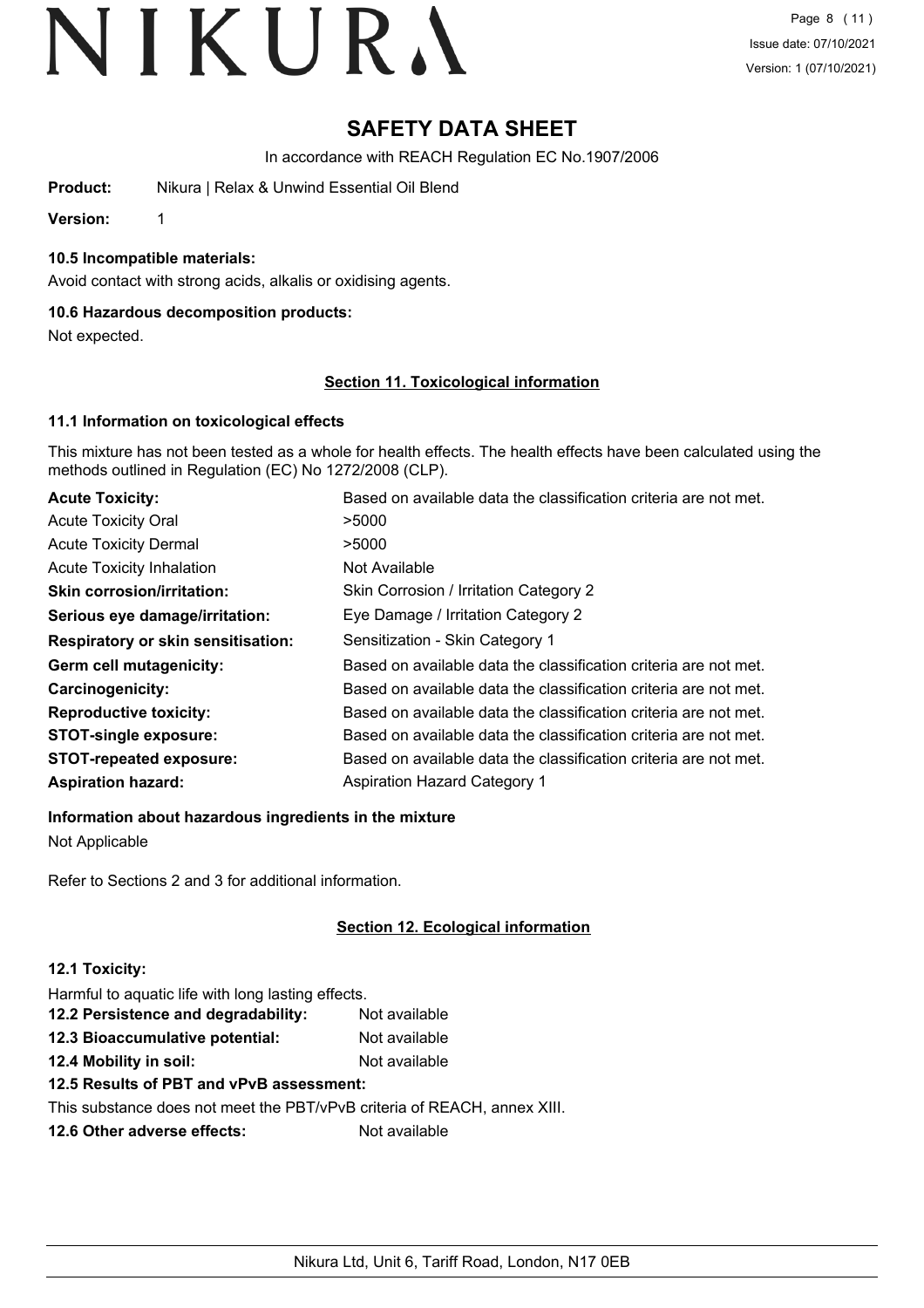### **SAFETY DATA SHEET**

In accordance with REACH Regulation EC No.1907/2006

**Version:** 1

#### **Section 13. Disposal considerations**

#### **13.1 Waste treatment methods:**

Dispose of in accordance with local regulations. Avoid disposing into drainage systems and into the environment. Empty containers should be taken to an approved waste handling site for recycling or disposal.

#### **Section 14. Transport information**

| 14.1 UN number:                    | UN1169                                                                        |
|------------------------------------|-------------------------------------------------------------------------------|
| 14.2 UN Proper Shipping Name:      | EXTRACTS, AROMATIC, LIQUID                                                    |
| 14.3 Transport hazard class(es):   | 3                                                                             |
| <b>Sub Risk:</b>                   | -                                                                             |
| 14.4. Packing Group:               | Ш                                                                             |
| <b>14.5 Environmental hazards:</b> | Not environmentally hazardous for transport                                   |
| 14.6 Special precautions for user: | None additional                                                               |
|                                    | 14.7 Transport in bulk according to Annex II of MARPOL73/78 and the IBC Code: |

Not applicable

#### **Section 15. Regulatory information**

#### **15.1 Safety, health and environmental regulations/legislation specific for the substance or mixture** None additional

#### **15.2 Chemical Safety Assessment**

A Chemical Safety Assessment has not been carried out for this product.

#### **Section 16. Other information**

| <b>Concentration % Limits:</b>  | EH C3=10.02% SCI 2=12.22% EDI 2=16.47% SS 1=4.75% AH 1=44.50% |
|---------------------------------|---------------------------------------------------------------|
| <b>Total Fractional Values:</b> | EH C3=9.98 SCI 2=8.18 EDI 2=6.07 SS 1=21.07 AH 1=2.25         |
| Key to revisions:               |                                                               |

Not applicable

#### **Key to abbreviations:**

| <b>Abbreviation</b> | Meaning                                                            |
|---------------------|--------------------------------------------------------------------|
| Acute Tox, 4        | Acute Toxicity - Oral Category 4                                   |
| Acute Tox. 4        | Acute Toxicity - Inhalation Category 4                             |
| Acute Tox, 4        | Acute Toxicity - Dermal Category 4                                 |
| Aquatic Acute 1     | Hazardous to the Aquatic Environment - Acute Hazard Category 1     |
| Aquatic Chronic 1   | Hazardous to the Aquatic Environment - Long-term Hazard Category 1 |
| Aquatic Chronic 2   | Hazardous to the Aquatic Environment - Long-term Hazard Category 2 |
| Aquatic Chronic 3   | Hazardous to the Aquatic Environment - Long-term Hazard Category 3 |
| Aquatic Chronic 4   | Hazardous to the Aquatic Environment - Long-term Hazard Category 4 |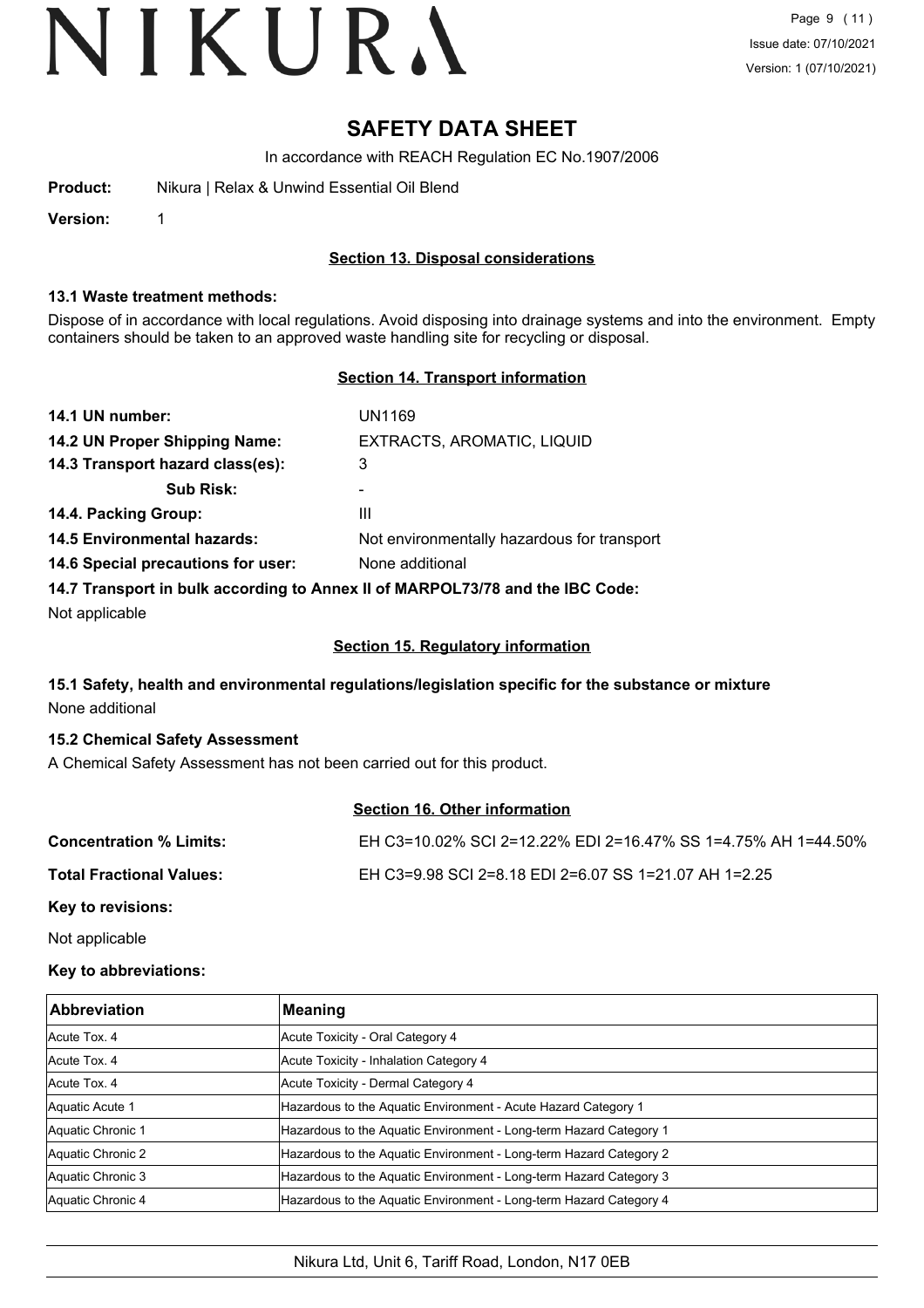## **SAFETY DATA SHEET**

In accordance with REACH Regulation EC No.1907/2006

| Product: |  |  |  | Nikura   Relax & Unwind Essential Oil Blend |  |
|----------|--|--|--|---------------------------------------------|--|
|----------|--|--|--|---------------------------------------------|--|

#### **Version:** 1

| Asp. Tox 1       | <b>Aspiration Hazard Category 1</b>                                                                        |
|------------------|------------------------------------------------------------------------------------------------------------|
| Eye Dam. 1       | Eye Damage / Irritation Category 1                                                                         |
| Eye Irrit. 2     | Eye Damage / Irritation Category 2                                                                         |
| Flam. Liq. 3     | Flammable Liquid, Hazard Category 3                                                                        |
| Flam. Sol. 2     | Flammable Solid, Hazard Category 2                                                                         |
| H226             | Flammable liquid and vapour.                                                                               |
| H228             | Flammable solid.                                                                                           |
| H302             | Harmful if swallowed.                                                                                      |
| H304             | May be fatal if swallowed and enters airways.                                                              |
| H312             | Harmful in contact with skin.                                                                              |
| H315             | Causes skin irritation.                                                                                    |
| H317             | May cause an allergic skin reaction.                                                                       |
| H318             | Causes serious eye damage.                                                                                 |
| H319             | Causes serious eye irritation.                                                                             |
| H332             | Harmful if inhaled.                                                                                        |
| H335             | May cause respiratory irritation.                                                                          |
| H361             | Suspected of damaging fertility or the unborn child (exposure route).                                      |
| H371             | May cause damage to organs (organs, exposure route).                                                       |
| H400             | Very toxic to aquatic life.                                                                                |
| H410             | Very toxic to aquatic life with long lasting effects.                                                      |
| H411             | Toxic to aquatic life with long lasting effects.                                                           |
| H412             | Harmful to aquatic life with long lasting effects.                                                         |
| H413             | May cause long lasting harmful effects to aquatic life.                                                    |
| P202             | Do not handle until all safety precautions have been read and understood.                                  |
| P210             | Keep away from heat, sparks, open flames and hot surfaces. - No smoking.                                   |
| P233             | Keep container tightly closed.                                                                             |
| P240             | Ground/bond container and receiving equipment.                                                             |
| P241             | Use explosion-proof electrical, ventilating and lighting equipment.                                        |
| P242             | Use only non-sparking tools.                                                                               |
| P243             | Take precautionary measures against static discharge.                                                      |
| P <sub>260</sub> | Do not breathe vapour or dust.                                                                             |
| P261             | Avoid breathing vapour or dust.                                                                            |
| P <sub>264</sub> | Wash hands and other contacted skin thoroughly after handling.                                             |
| P270             | Do not eat, drink or smoke when using this product.                                                        |
| P271             | Use only outdoors or in a well-ventilated area.                                                            |
| P272             | Contaminated work clothing should not be allowed out of the workplace.                                     |
| P273             | Avoid release to the environment.                                                                          |
| P280             | Wear protective gloves/eye protection/face protection.                                                     |
| P301/310         | IF SWALLOWED: Immediately call a POISON CENTER or doctor/physician.                                        |
| P301/312         | IF SWALLOWED: call a POISON CENTER or doctor/physician if you feel unwell.                                 |
| P302/352         | IF ON SKIN: Wash with plenty of soap and water.                                                            |
| P303/361/353     | IF ON SKIN (or hair): Remove/take off immediately all contaminated clothing. Rinse skin with water/shower. |
|                  |                                                                                                            |

Nikura Ltd, Unit 6, Tariff Road, London, N17 0EB